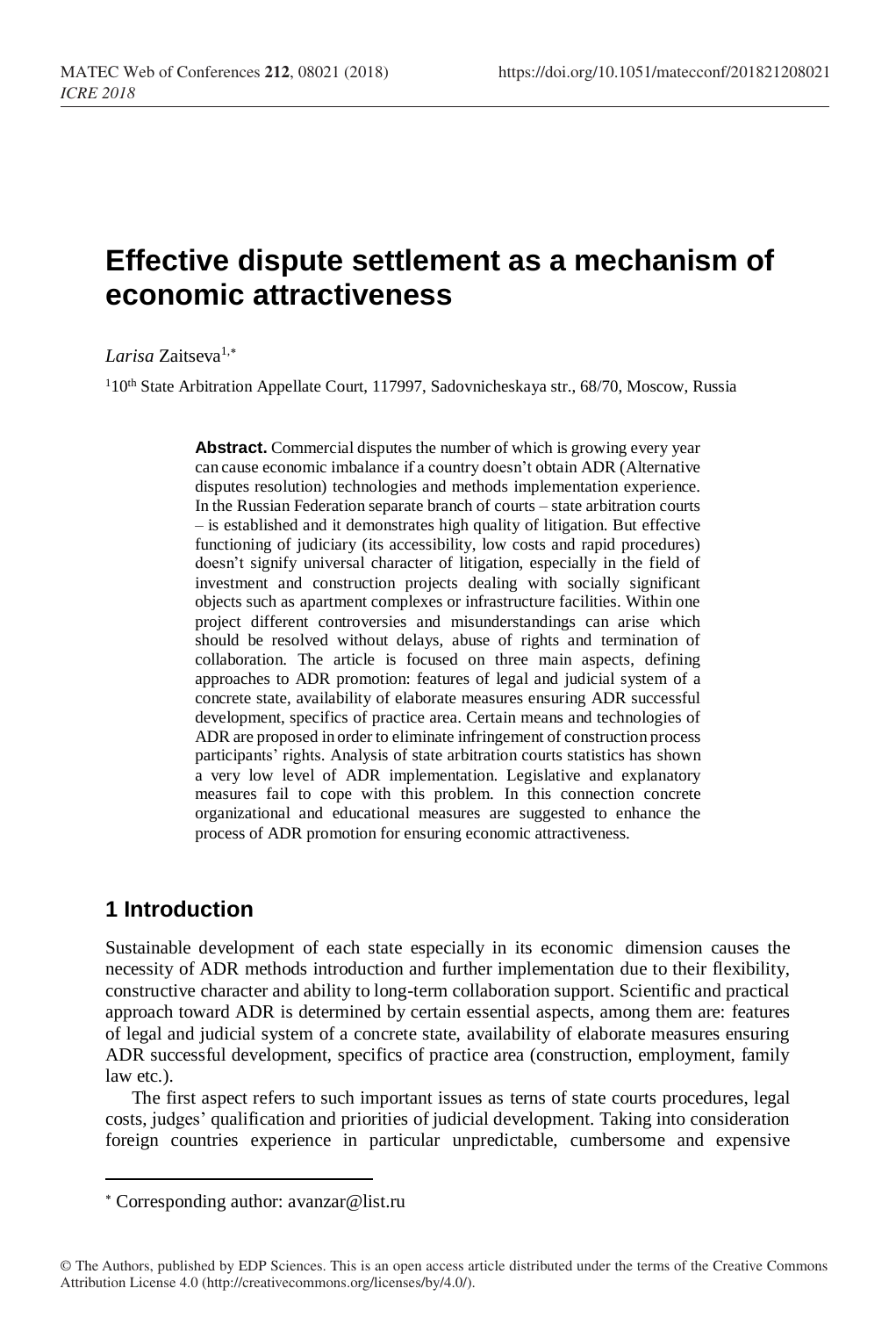litigation that served as an incentive for ADR usage, in the Russian Federation we observe different preconditions: rapid litigation, low-cost procedures in state courts and the lack of ADR professional skill.

The second aspect implies legislative, educational, practical and organizational measures which help to promote the idea of ADR in the society and make people get used to compromise and friendly cooperation.

The third aspect is focused on certain areas within which disputes arise. Some of them are characterized by plurality of participants, complexity of issues, large scope of contracts and participation of public officials. Global engineering and construction are bright examples of such areas.

#### **2 Materials and methods**

ADR presumes a wide range of methods and technologies which are cost-cutting and help to avoid a full-blown trial. Such methods are in great demand in construction sphere, since within one project plural contracts and obligations can exist which give rise to different discrepancies. Time consuming litigation is the riskiest way to sort out controversies because it leads to project realization delays, share holders' rights infringement and growing tension among participants.

Legislative measures aimed at ADR promotion in the Russian Federation took place in 2010 through the adoption of Basic legal act regulating the ADR sphere, in 2014 the Supreme Arbitration Court of the Russian Federation issued interpretation and review focused on ADR problems [1, 2].

One of the main purposes of these measures was caseload reduction. In order to fulfill ADR concept some judicial districts make attempts of its promotion through conferences and workshops. Besides certain important steps were initiated by Chamber of Commerce and Industry of the Russian Federation to ensure cooperation with courts and public officials aimed at ADR usage.

Specific regional organizations providing ADR services were also established in order to settle a wide range of disputes. Still these organizations don't have specialization and experts dealing with disputes aren't focused on economic issues. The only exception is non state arbitration institutions, especially International Commercial Arbitration Court that functions within Chamber of Commerce and Industry of the Russian Federation.

Speaking about commercial arbitration it's important to mention the ongoing reform of this sphere aimed at improving of disputes settlement services and increasing the credibility of non-state arbitration institutions. Additional requirements for their composition, qualification and minimum quantity of arbitrators have been introduced. Results of this reform are ambiguous: from 1400 arbitration institutions only 4 major non state courts and centers are functioning as of March 2018 [6].

#### **3 Results**

Legislative measures and initiatives in the Russian Federation do not meet the needs of modern economic environment and are incapable of forming sound business climate. Above mentioned steps, including adoption of basic legal act regulating ADR and just few reviews of the judicial body haven't changed the attitude to ADR. State arbitration courts statistics show insignificant percentage of disputes resolved by mediators or other third parties and most disputes in construction sphere end in binding judicial decision but not in compromise [4].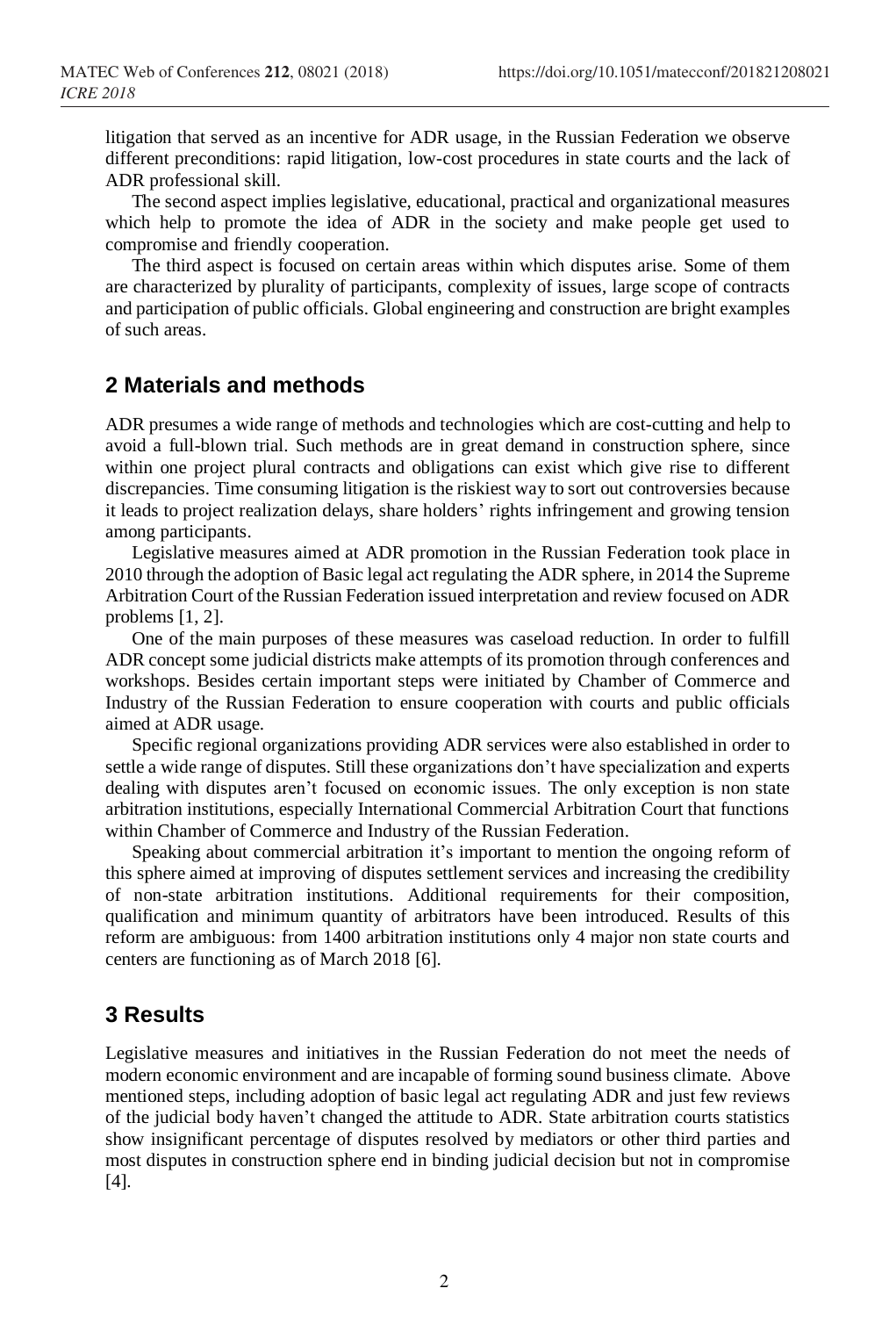On the one hand we observe the system of state arbitration courts which functions effectively and constantly improves the quality of litigation. On the other hand state courts should not deal with the whole load of disputes especially in case of violations of both parties. The only possible solution isn't reduced to increasing the number of judges or introducing pretrial binding procedures (though this method has demonstrated its potential in practice). Promotion of ADR in such a specific sphere as construction is able to cope with essential goals existing nowadays. International Commercial Arbitration is undoubtedly an effective and modern means of ADR that is represented in the Russian Federation. But it is not sufficient for the whole spectrum of legal relations and areas of cooperation.

 The perspective of ADR development is connected with the functioning of non-state arbitration institutions and different associations possessing specific experience in dealing with all sorts of disputes. In order to see how such organizations should operate let's take the example of JAMS (Judicial Arbitration and Mediation Services). Essential advantage of this worldwide organization is availability of practices in different fields, which need particular approaches (family law, employment, class action, health care etc.). JAMS Global Engineering and Construction Group ("GEC") provides expert mediation, arbitration, appellate arbitration, project neutral, Dispute Review Boards, Interim Adjudication, Surety Bond Adjudication to the U. S. and global construction industry. It offers [a wide range of](https://www.jamsadr.com/rules-construction/)  [dispute resolution clauses](https://www.jamsadr.com/rules-construction/) to eliminate contractual obstacles of effective settlement and drafts International Mediation and Arbitration Rules [11].

 Practical experience of ADR specialized organizations has shown that specialization of experts, neutrals and mediators is relevant for successful settlement. Qualification of third parties and methods of handling disputes differ for example in construction sphere and family law: the first case requires engineering and technological competence while the second – more skills of psychologist.

Another important issue of ADR promotion refers to educational and scientific sphere. As mentioned above ADR services need special professional skill which should be obtained firstly on educational level through post graduate or masters programs and secondly by practicing and taking part in seminars and workshops. If we take for example The Arbitration Center at The Russian Union of Industrialists and Entrepreneurs (RSPP) key third parties who take part in ADR received training in The Chartered Institute of Arbitrators (CIArb) [7]. Also such organizations as The League of mediators organizes special trainings and initiated implementation of conflicts management program at the Faculty of Philosophy of [St.](https://www.google.ru/url?sa=t&rct=j&q=&esrc=s&source=web&cd=1&cad=rja&uact=8&ved=0ahUKEwixlKfS9YLaAhVByqYKHZoqC6MQFggsMAA&url=http%3A%2F%2Fphilosophy.spbu.ru%2Fen&usg=AOvVaw3ilW8BFgA8m3Bxp0OmE5hA)  [Petersburg State University](https://www.google.ru/url?sa=t&rct=j&q=&esrc=s&source=web&cd=1&cad=rja&uact=8&ved=0ahUKEwixlKfS9YLaAhVByqYKHZoqC6MQFggsMAA&url=http%3A%2F%2Fphilosophy.spbu.ru%2Fen&usg=AOvVaw3ilW8BFgA8m3Bxp0OmE5hA) [8].

#### **4 Discussion**

Turning back to essential aspects of ADR promotion it is necessary to underline practical and conceptual problems and pitfalls.

As far as priorities of judicial development are concerned no blueprint of ADR development exists nowadays. Only fragmentary attempts are being made to introduce ADR practices for example the creation of mediation rooms in state courts or reference in state courts' decisions to the possibility of ending disputes by settlement agreement or using mediation.

In this context it is necessary to mention the advantages of ADR in such socially significant areas as investment and construction activity: the opportunity to involve public officials in dispute settlement process, especially those who give permissions and approve documentation. Nowadays many disputes initiated by developers deal with illegitimate decisions and rulings of public bodies which can result in breach of terms and considerable penalties [3]. Still such improper actions don't cause any consequences or liability of public authorities.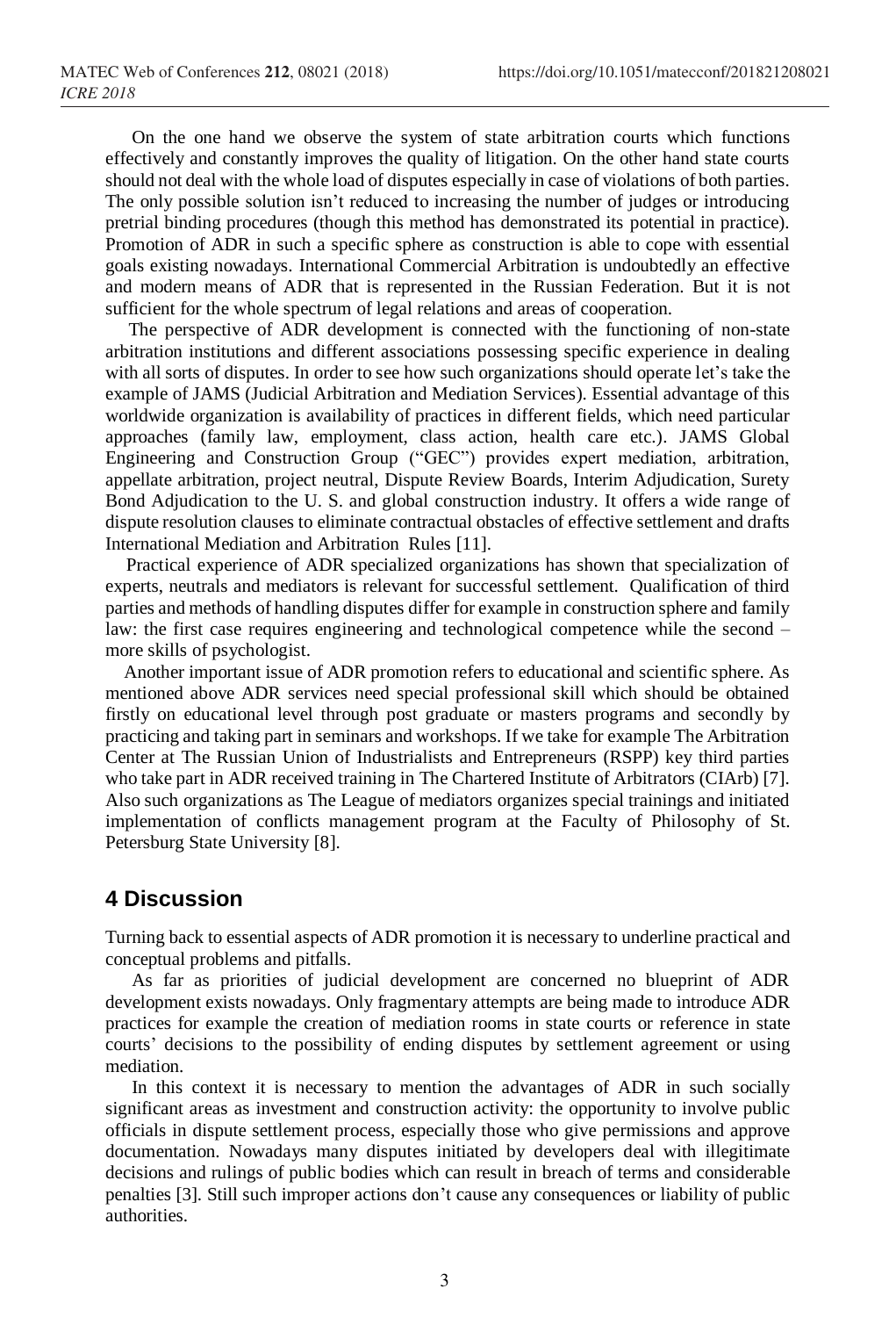As mentioned above only non-state commercial arbitration practices are being developed nowadays. Still such procedures aren't adequate for all types of disputes as it needs special proceedings for choice of arbitrators and their assignment, long term of proceedings and decision making, long-lasting hearings and considerable term of decision preparation (in practice it can amount to 6 months in complicated disputes). We also shouldn't forget about the cost of the procedure – it is minimum five times more expensive than state court trials. Thus arbitration remains an elite means of ADR, that is necessary in large-scale disputes.

Furthermore it is important to highlight the lack of cooperation between state arbitration courts and non-state ADR institutions. Exchange of experience would be very useful because general approaches of the latter are less formal and more compromise oriented.

 Another important issue is state courts' negative attitude to arbitration institutions and restriction on their competence. Such tendencies have been frequently underlined by researches in respect of The Supreme Arbitration Court of the Russian Federation [5].

 At the same time construction sphere needs flexible and project-oriented methods such as Project Neutrals, Dispute Review Boards, Interim Adjudication. Experts involved in projects realization supervise them from the initial stage and prevent controversies or resolve them promptly. Special organizations can provide construction companies with cost-effective and efficient managers who will deal with discrepancies arising from contractual obligations. Groups of experts enable parties to a contract to cover all possible issues: legal, technical, ecological, designing etc. [11]. All expenses connected with the use of specific ADR methods should be taken into consideration by incorporating clauses in contracts. As a rule such expenses are divided among parties of a contract [14].

 Promotion of above mentioned methods and procedures will be possible under the condition of simplified mechanisms of review and decisions enforcement with the participation of state courts. These procedures shouldn't delay the process of construction otherwise ADR will forfeit its main advantage - time saving [15].

 As far as the second aspect is concerned educational measures are of extreme importance for the creation of effective system of ADR. Nowadays we face the absence of authoritative programs of ADR research in Russian universities and scientific centers (only few courses at legal faculties). Even ex-judges don't posses specific skill of dispute settlement based on compromise and future friendly cooperation. Only special training and promotion of programs at universities can contribute to the formation of professional environment.

The second step aimed at ADR promotion is creation of specific organizations providing services of dispute settlement in different spheres of collaboration. The example of such organization in the Russian Federation is «South-Expert» engineering company [9]. This measure can solve the problem of lengthy search of experts in the field of investment and construction.

As it is demonstrated in statistics of state courts social significance of certain legal relations isn't sometimes taken into account due to huge caseload and lack of specific knowledge and specialization. That's why separate institutions focusing on economic disputes settlement problems are really relevant nowadays.

### **5 Conclusion**

The ADR potential hasn't been revealed yet. Even effective and rapid litigation cannot serve as an adequate way for all types of disputes since some of them need ADR due to complexity of raised issues and problems. All efforts made in the Russian Federation are aimed at the improvement of state courts system (for example, the increase in the number of judges in state arbitration courts) but the way out of complex situation lies in the scope of ADR development.